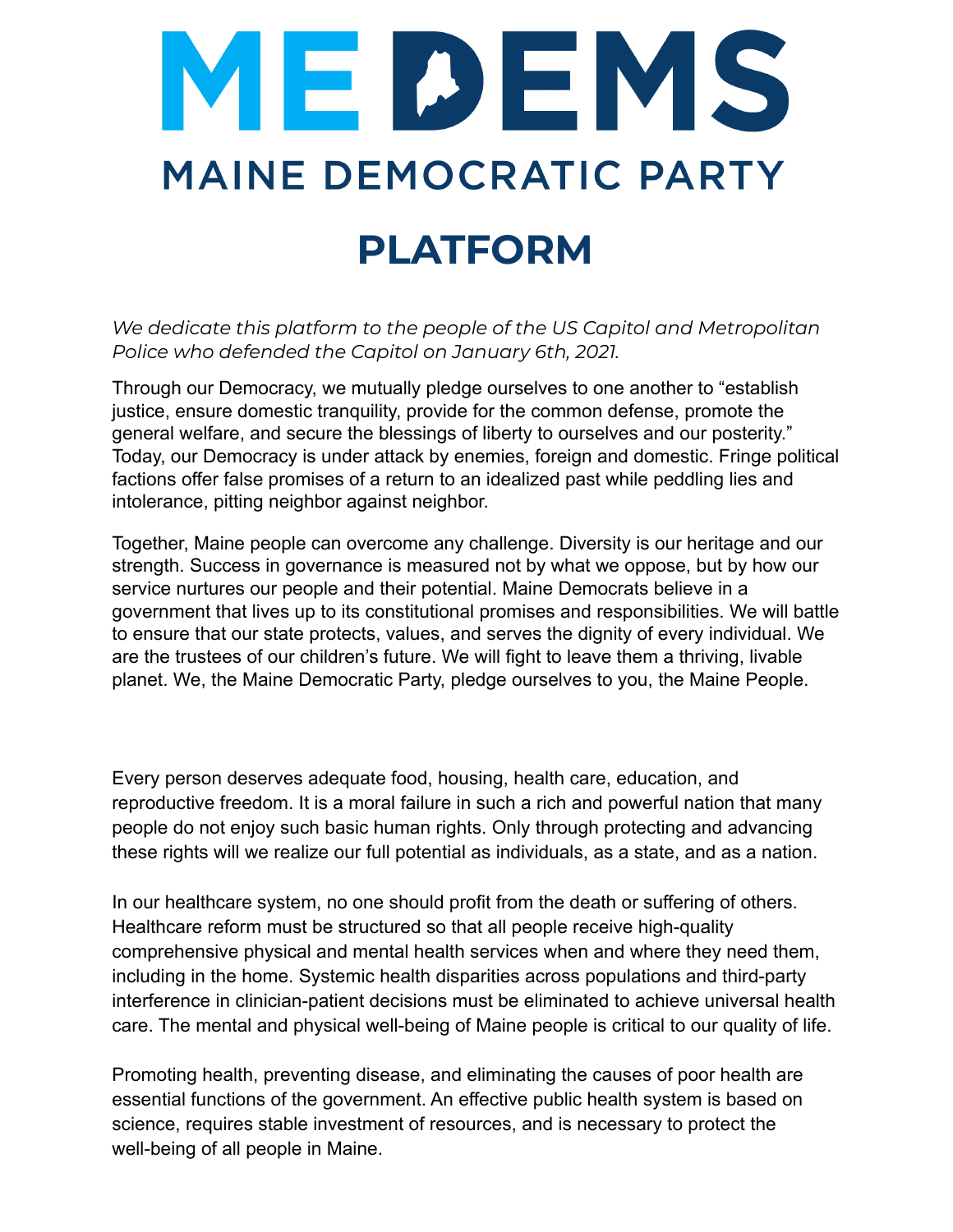Education prepares people to be active, engaged citizens – an essential component of a thriving democracy. We support full funding of public education, including special education, the arts, and other historically underfunded areas. Our educators deserve compensation consistent with their experience, qualifications, and importance to society. Our students deserve an honest treatment of all subjects, with a curriculum guided by educators, not corrupted by political agendas rooted in prejudice or unhinged from reality. Universal access to and full funding for quality childcare, early education, and higher education – including apprenticeships and other technical training – ensures the opportunity for all people to learn, grow, provide for themselves and their families, contribute to their communities, and thrive in an increasingly multicultural, multilingual, and connected world.

People have the right to safety, bodily autonomy, and reproductive justice. These encompass the entire spectrum of reproductive care, including abortion. Due to recent decisions by the Supreme Court, we must assert that people's reproductive rights shall not be abridged and shall be preserved and protected according to long-standing law and the constitutional right to privacy. Everyone deserves a safe workplace that is free from gender discrimination and harassment. We also recognize the lack of protection outside of the workplace in personal relationships. In support of these rights, we support Maine legislation that strengthens our laws on discrimination, harassment, stalking, domestic violence, and reproductive rights.

The core American ideal that all are created equal will always be worth fighting for against any who think themselves superior to those who are different from them. Our fight will not end until every person enjoys social justice and full equality under the law in all aspects of society, regardless of their race, sex, gender identity and expression, sexual orientation, religion, age, disability, socioeconomic status, or national origin.

Women comprise more than half of the population yet are treated as second-class citizens. The State of Maine ratified the Equal Rights Amendment (ERA) of the U.S. Constitution in 1974. It is well past time to pass the Maine ERA and to incorporate it into the Maine Constitution. The Maine ERA states that the equality of rights under law may not be denied or abridged by the state or by any political subdivision of the state based on the sex of an individual. Maine's government shall have the power to enforce the amendment by appropriate legislation. Passage of this amendment will ensure the protection of women's rights in critical areas such as divorce, property, employment, self-determination, and health care.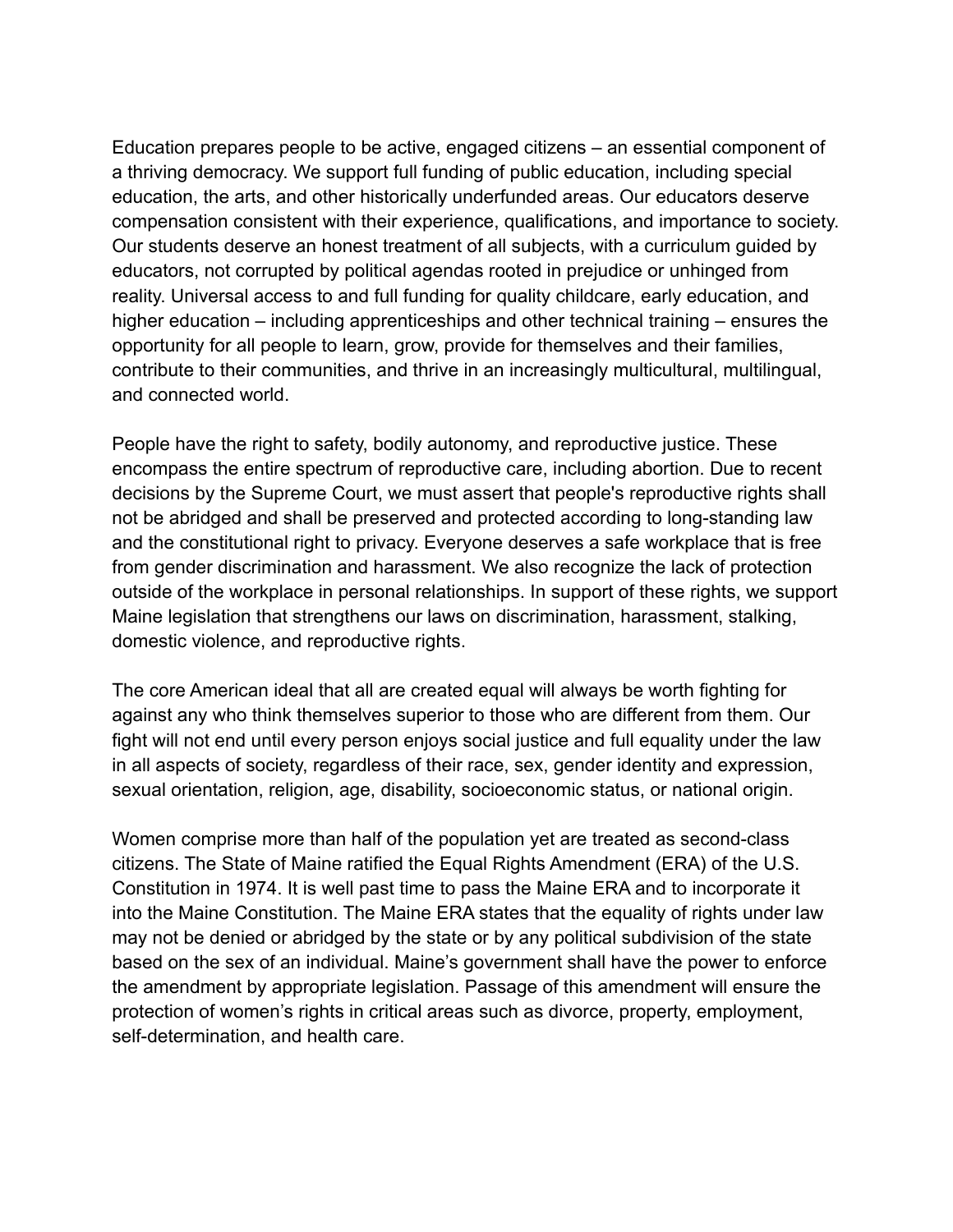We acknowledge that all of us live on ancestral homelands of Maine Indigenous Peoples. We must recognize, honor, and uphold the sovereignty and self-governance of all tribes in Maine, through state and federal recognition as codified in the U.S. Constitution. To accomplish this, we must actively support and build strong relationships with tribes through partnerships and community service.

Veterans, Active Duty, National Guard and Reserve Servicemembers comprise more than 12 percent of Maine adults, making Maine one of the top five states per capita they call "Home." Their selfless service and sacrifice to the nation in placing the U.S. Constitution ahead of personal gain serve as an example for all. Individual Veterans, Servicemembers, and their Families can face significant challenges. These circumstances demand we fulfill our obligation to them by ensuring continuity of comprehensive health care during transitions from active/reserve status to veteran and civilian health services and a pathway for a successful, timely shift to civilian life through training, education, housing, and employment commensurate with their abilities and experience. At all times, Veterans, Servicemembers, and their Families must be treated with dignity and respect and protected from discrimination. These actions demonstrate our honor and gratitude to those who serve this great nation.

We honor the immigrant heritage of our nation by welcoming new Mainers. We support laws, policies, and practices that protect the human rights of immigrants, asylum seekers, and refugees. We advocate comprehensive policies – administered in culturally competent ways – that allow all immigrants to work, support themselves and their families, provide a structural pathway toward citizenship, and enable them to participate fully in their new communities. We champion an expedited process to citizenship for those who serve or have served honorably in the U.S. Armed Forces. We support Maine's Federal Refugee Resettlement Program, which for more than 40 years has assisted more than 10,000 people from more than 30 countries with the hope of finding peace, safety, and work for themselves and their families, to reside here, thereby enriching the diversity and culture of our communities.

Every individual has the right to equal pay for equal work, a living wage, a safe workplace, and freedom from discrimination and harassment. Workers deserve conditions and benefits that enable them to thrive, including paid vacation, family, and medical leave. All employees have the right to organize, form unions without interference, and bargain collectively.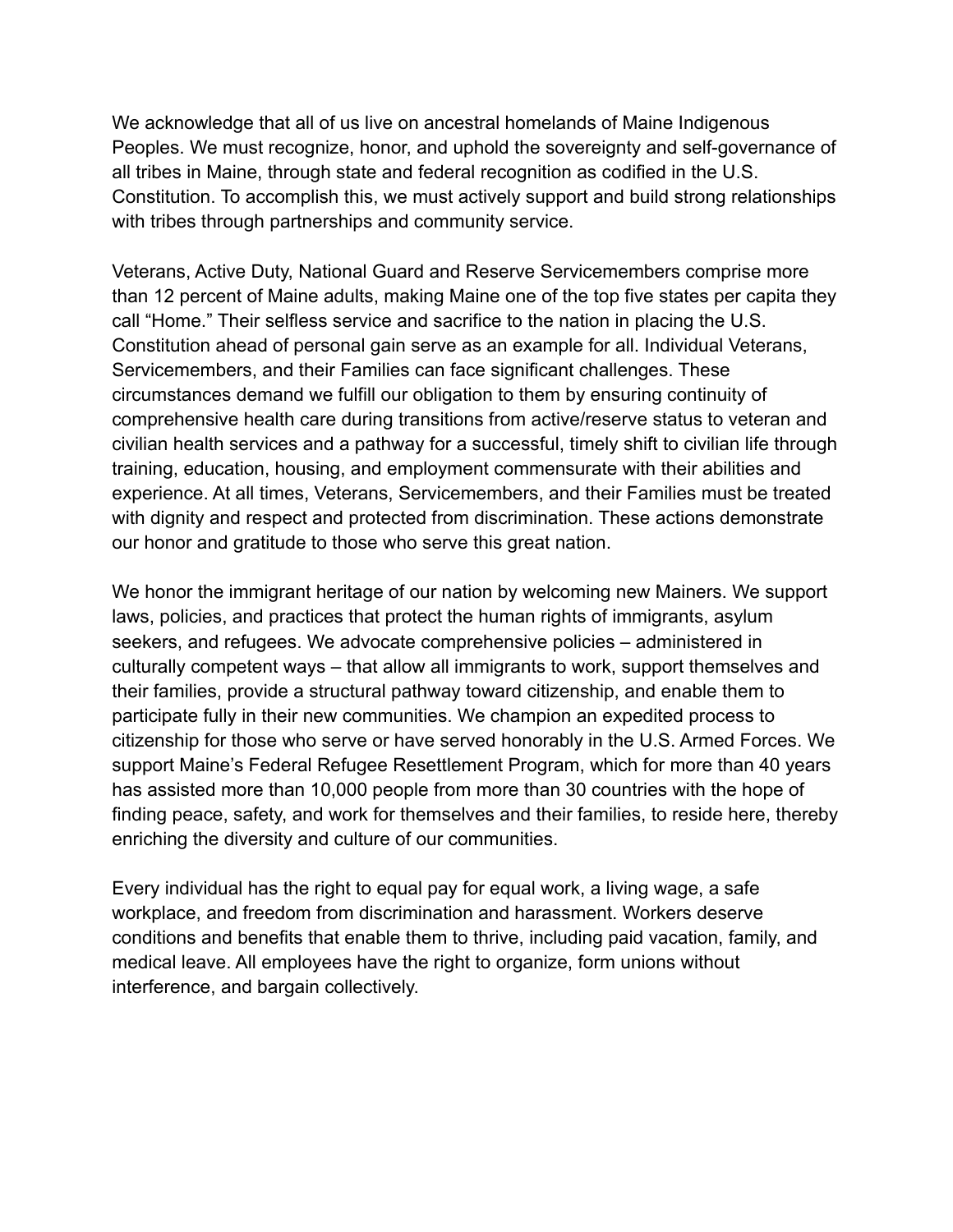The unjust influence of powerful elites concentrates too much wealth in too few hands and threatens our democracy and the health of our economy. To remedy this inequity, we will fight for progressive taxation of all income, including capital gains, so everyone pays their fair share of taxes. We will fight for fair wages and policies that support small businesses. We will defend the right of individuals to exercise their economic liberty, whether working for a wage or pursuing entrepreneurial success. We support a social safety net to end poverty and affirm the inherent dignity of each person because we are all stronger when we help each other succeed.

When government fails to serve the interests of all people, the people must be able to correct its course through voting. This is the foundation of our Democracy and depends upon the right to vote. Democracy dies when people are denied equal ability to vote or equal power for their vote. Democracy thrives when election laws guarantee equal access to the ballot box, ensure that every vote is counted and the outcome honored, and safeguard election security and integrity. It is essential that we enact federal election law to restore the full intent of the Voting Rights Act, thus ensuring all states have fair and unbiased voting laws. We support nonpartisan apportionment of legislative districts in all states, an auditable paper trail for transparent verification of election results, expansion of ranked-choice voting, and elimination of barriers in underrepresented communities, including among people of color, the poor, immigrants, seniors, and people with disabilities.

Officials at the highest level of government – fueled by social media and entertainment outlets posing as news media – have spread disinformation, misinformation, and other false claims that have very nearly destroyed our democracy and threaten it still. They must be exposed and renounced. The preservation of democracy requires an informed electorate, an independent and responsible press, and a public sphere dominated by indisputable facts. Legitimate political discourse depends upon truth and good faith action by all parties, and repudiation of hate speech and violent imagery. Those who take an oath to protect the U.S. Constitution yet actively work to weaken its foundation and betray our country must be held accountable under the law.

Our nation is experiencing a proliferation of factional political violence, hate speech, and verbal aggression. Systemic inequities which betray the spirit of our Democracy have left it vulnerable to propagandists and ideologues. This weaponizes fear and uncertainty into a toxic nationalism which seeks to take power by employing bigotry, violence, intimidation, and a breakdown of truth. The Maine Democratic Party rejects the use and acceptance of violence and intimidation as legitimate political discourse. We disavow the ideologies these fringe political factions promote. We pledge to act in truth and good faith to preserve our Democracy against the attacks of violent extremists.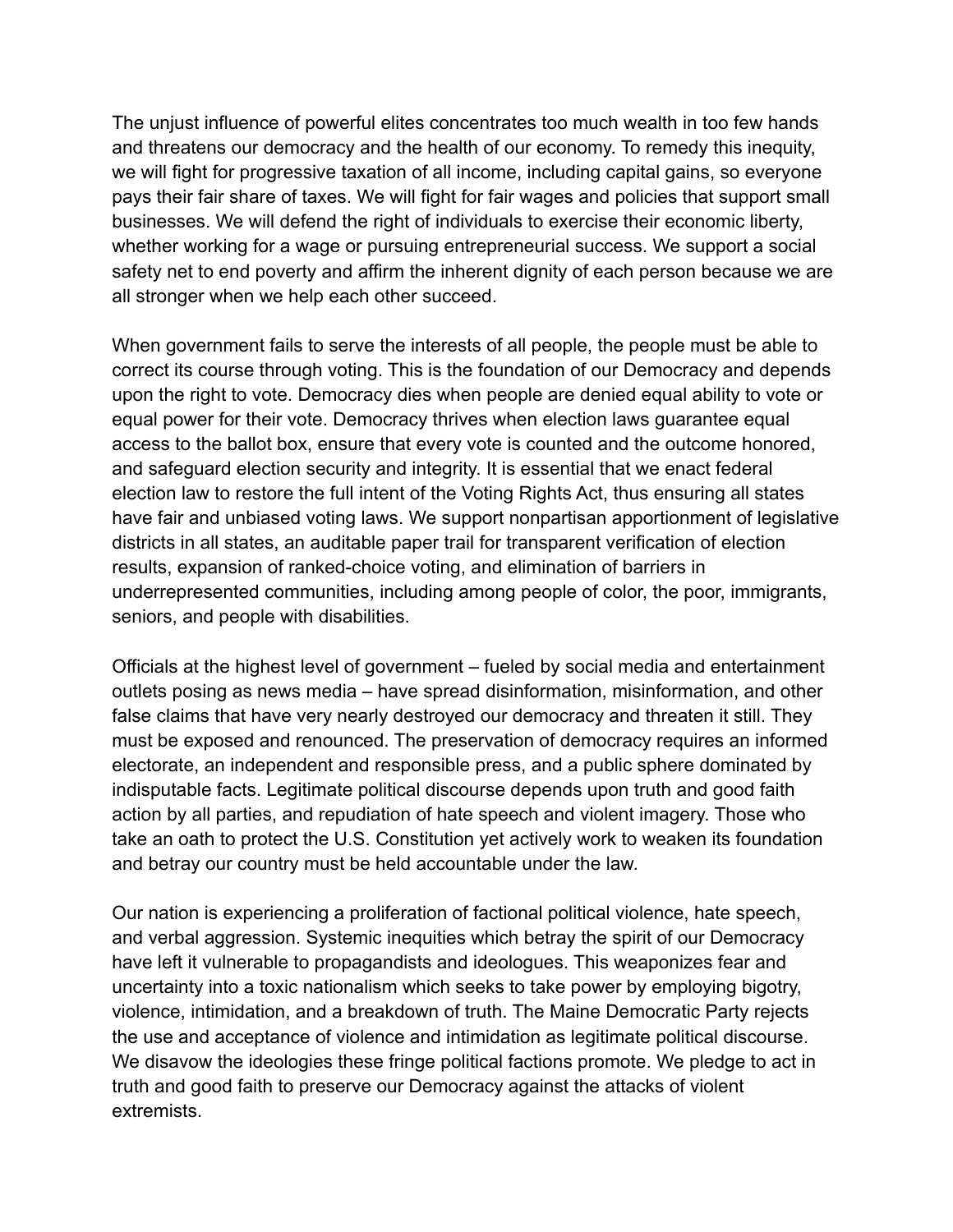A government of the people must protect and defend individual rights of all people – citizens and non-citizens. Systemic inequities and abuses by law enforcement, the courts, or other government officials will continue to weaken our communities and our nation until everyone can rely on their constitutionally guaranteed rights to privacy, equal justice before the law, a free press, and freedoms of speech, peaceable assembly, and religion, among others. Government institutions can only earn the trust of the people through accountability, transparency, oversight, and consequences for those who violate the public trust.

A just society constructs and implements its laws without bias. The unjust consequences of the racist War on Drugs, mass incarceration, harsh minimum sentencing, overburdened courts, and tacit empowerment of vigilantes disproportionately harm marginalized people. We need fundamental criminal justice reform that emphasizes elements such as rehabilitation, assures adequate and competent counsel, structures a bail system that does not push the poor further into poverty, and provides appropriate evidence-based alternatives to incarceration for those with mental illness or substance use disorder. We must proactively address societal problems through a system that places equal emphasis on the roles of professionals in social work, mental health, and law enforcement. This will increase public safety, decrease crime, and achieve a criminal justice system that is fair, just, and equitable.

We support an independent court system, unhindered by a nomination process vulnerable to political agendas. The constitutional guarantee of a fair and speedy trial demands court reform that addresses overburdened courts, places greater emphasis on incarceration diversion and reentry programs, and ensures access to affordable justice in civil and criminal court to limit the ability of wealthy individuals and companies to prevail by outlasting the financial resources of those seeking justice.

Climate change is a clear and present threat to our society. Without bold action to stabilize climate, none of our visions for a better world will be achievable. To preserve a livable planet, we must act now. We need to reduce greenhouse gas emissions in all sectors through rapid deployment of green technologies and practices and by increasing energy efficiency. We need to preserve and improve the health of natural and agricultural ecosystems that already store carbon or are capable of absorbing more.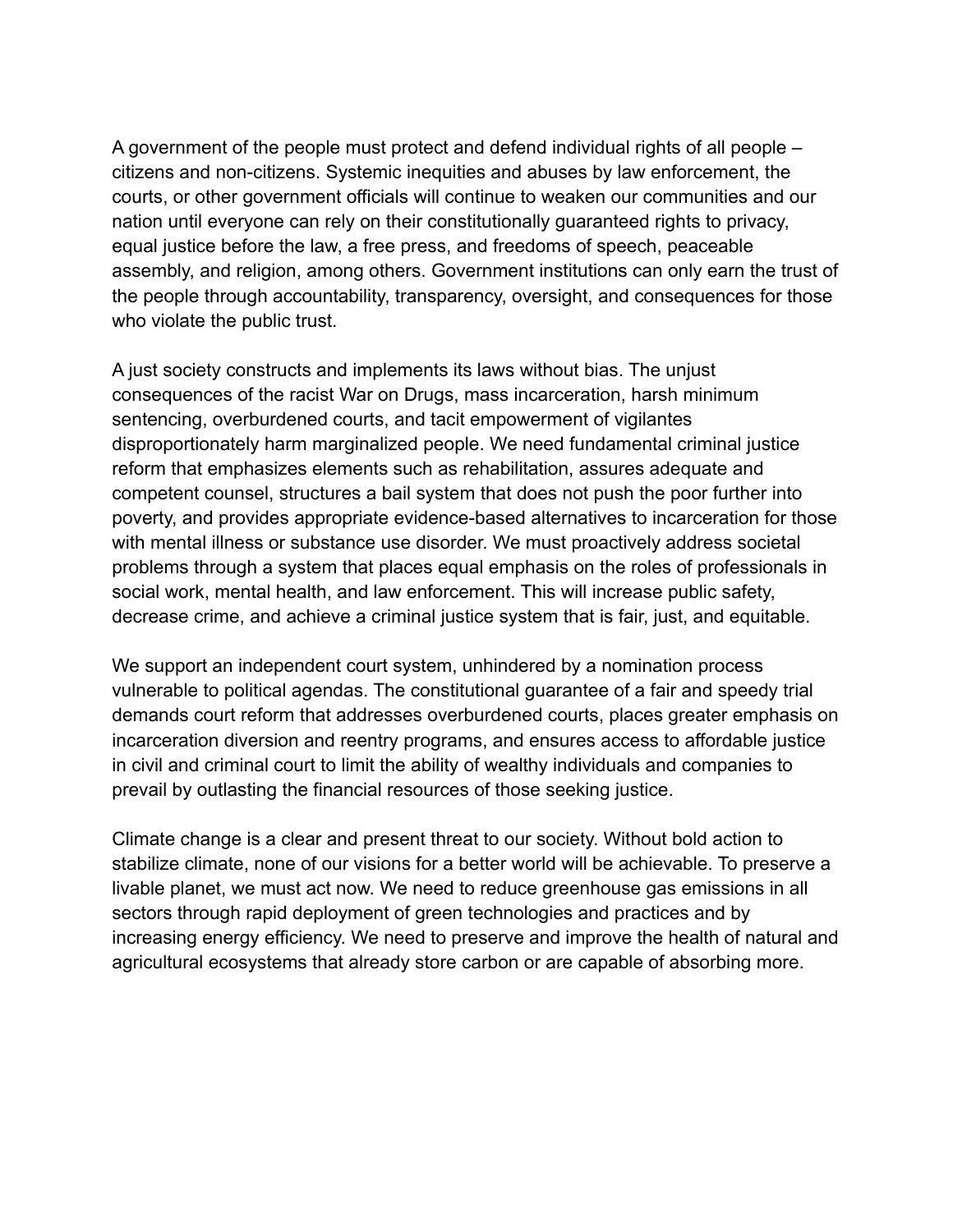Maine's natural and agricultural resources, both land-based and marine, are among our most important assets. They are vital to Maine's economic sustainability, quality of life, and the well-being of future generations. We must conserve and protect our air, water, and land while supporting biodiversity, healthy ecosystems, and greenhouse gas mitigation. Economic and environmental justice compel us to address how the economic benefits of resource extraction and the social harm of environmental degradation impact communities unequally.

Mainers deserve to live and work with dignity within healthy ecosystems that rejuvenate and support us. We will build a resilient, environmentally sustainable economy in which all Mainers – rural and urban – are respected and have equitable access to the infrastructure and capital that enable us to develop new businesses from sustainable agriculture and green energy to artificial intelligence. We will create new jobs in keeping with Maine's legacy of trades, crafts, working waterfronts, small farms, and tourism, bringing a revitalization of local communities.

We believe in preserving our outdoor heritage and in maintaining responsible and accountable gun ownership, including universal background checks, while protecting the safety of all Maine people. We believe that gun safety measures are compatible with Maine's long-standing tradition of hunting and firearm ownership.

Maine is an active participant in the global economic community. From state-of-the-art semiconductors to wood and paper products to seafood, Maine's exports help to drive its economic growth and maintain economic stability. Our international trade supports more than 175,000 Maine jobs. Through its natural resources and its people, Maine is well-positioned to welcome the innovation that drives productivity and that contributes to global climate solutions. We support national and international partnerships that honor workers' rights and fair trade and that benefit Maine workers and our economy while protecting the environment and addressing climate change mitigation and adaptation.

International relations and diplomacy must support freedom, peace, and justice while enhancing security, upholding self-determination for all peoples, and striving to limit military action. We oppose the development, use, and proliferation of weapons of mass destruction and support international agreements prohibiting them. We support Maine's initiatives to advance cultural and diplomatic ties with other nations, including the Sister Cities International Program, the Maine National Guard's collaborative military-to-military program with U.S. allies, and Maine's Federal Refugee Resettlement Program.